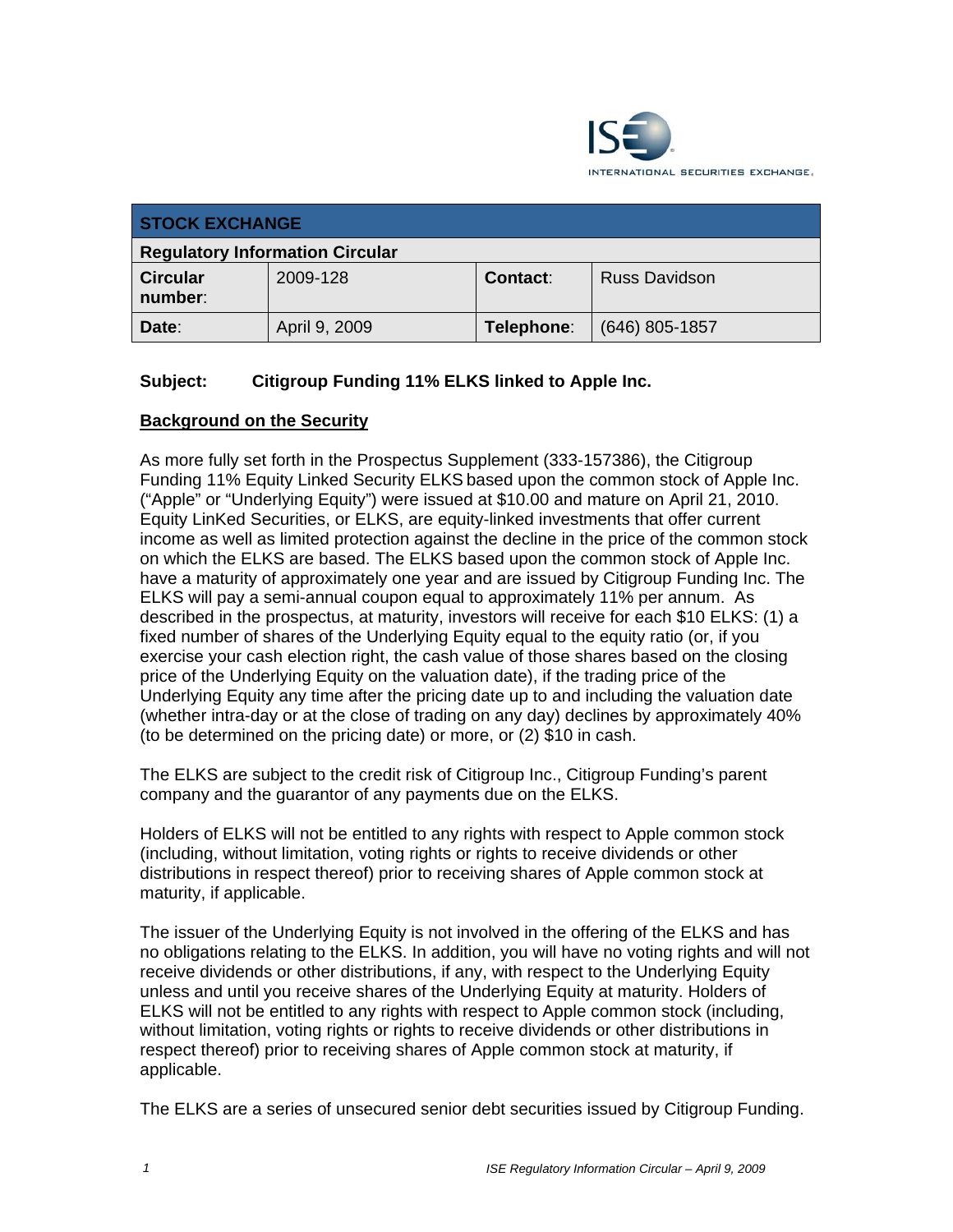Citigroup Investment Research or other affiliates of Citigroup Funding may publish research reports or otherwise express opinions or provide recommendations from time to time regarding Apple common stock or other matters that may influence the price of Apple common stock and, therefore, the value of the ELKS. Any research, opinion or recommendation expressed by Citigroup Investment Research or other Citigroup Funding affiliates may not be consistent with purchasing, holding or selling the ELKS. Other factors, many of which are beyond our control, will also influence the value of the ELKS. One can expect that generally the market price of the underlying common stock shares on any day will affect the value of the ELKS more than any other single factor. Other factors that may influence the value of the ELKS include: supply and demand for the ELKS, volatility of the underlying stock, interest rates, economic, financial, political and regulatory or judicial events. In addition, the time remaining to maturity and the credit worthiness of Citigroup Funding Inc. may influence the pricing of the ELKS.

For additional information regarding the securities, please consult the pricing supplement.

## **Exchange Rules Applicable to Trading in the Shares**

The Shares are considered equity securities, thus rendering trading in the Shares subject to the Exchange's existing rules governing the trading of equity securities.

## **Trading Hours**

Trading in the Shares on ISE is on a UTP basis and is subject to ISE equity trading rules. The Shares will trade from 8:00 a.m. until 8:00 p.m. Eastern Time. Equity EAMs trading the Shares during the Extended Market Sessions are exposed to the risk of the lack of the calculation or dissemination of underlying index value or intraday indicative value ("IIV"). For certain derivative securities products, an updated underlying index value or IIV may not be calculated or publicly disseminated in the Extended Market hours. Since the underlying index value and IIV are not calculated or widely disseminated during Extended Market hours, an investor who is unable to calculate implied values for certain derivative securities products during Extended Market hours may be at a disadvantage to market professionals.

### **Trading Halts**

ISE will halt trading in the Shares of a Trust in accordance with ISE Rule 2101(a)(2)(iii). The grounds for a halt under this Rule include a halt by the primary market because it stops trading the Shares and/or a halt because dissemination of the IIV or applicable currency spot price has ceased, or a halt for other regulatory reasons. In addition, ISE will stop trading the Shares of a Trust if the primary market de-lists the Shares.

### **Delivery of a Prospectus**

Pursuant to federal securities laws, investors purchasing Shares must receive a prospectus prior to or concurrently with the confirmation of a transaction. Investors purchasing Shares directly from the Fund (by delivery of the Deposit Amount) must also receive a prospectus.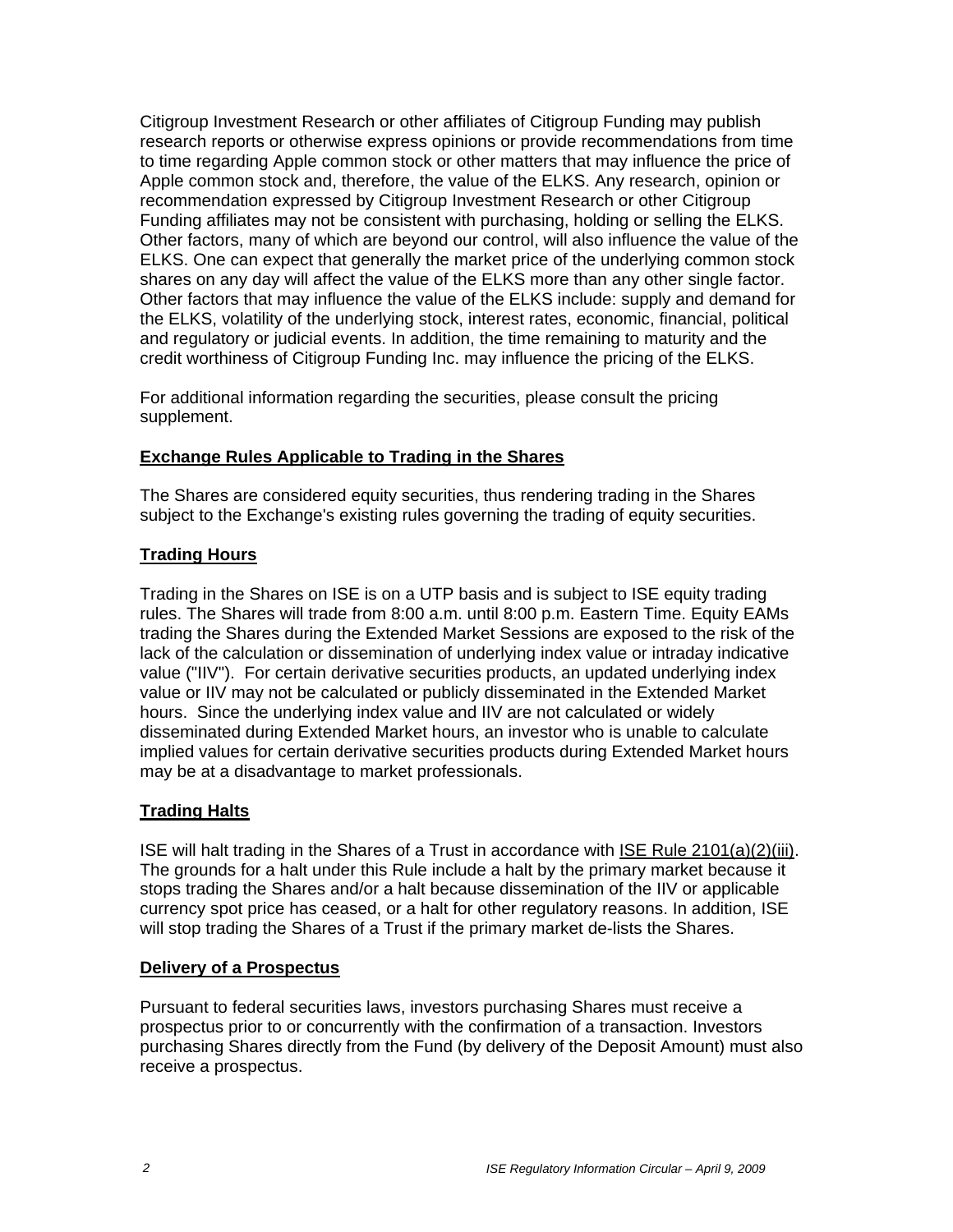Prospectuses may be obtained through the Distributor or on the Fund's website. The Prospectus does not contain all of the information set forth in the registration statement (including the exhibits to the registration statement), parts of which have been omitted in accordance with the rules and regulations of the SEC. For further information about the Fund, please refer to the Trust's registration statement.

**This Regulatory Information Circular is not a statutory Prospectus. Equity EAMs should consult the Trust's Registration Statement, SAI, Prospectus and the Fund's website for relevant information.**